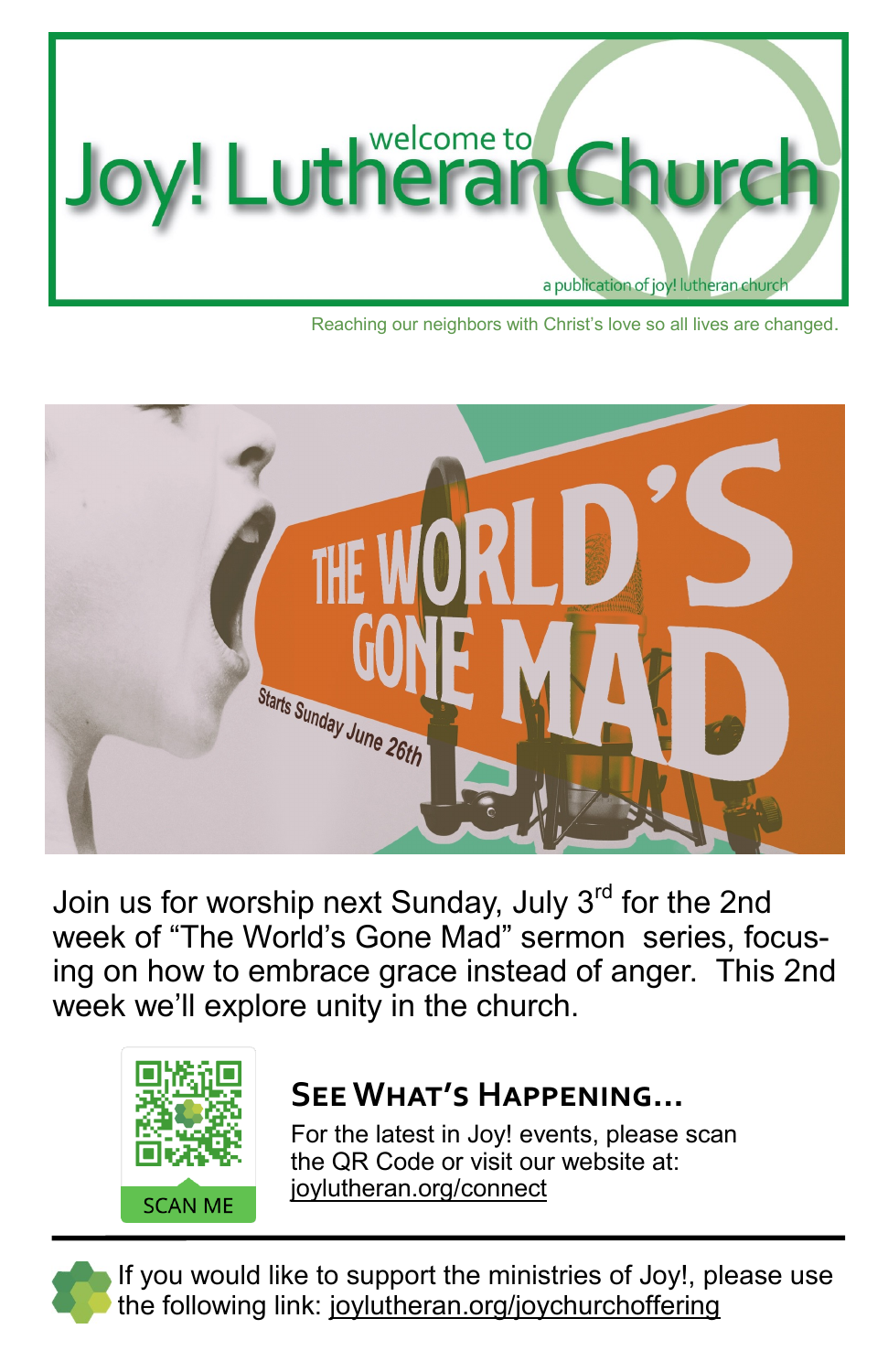## **Order of Service June 26, 2022**

PRELUDE WELCOME *Holy Water As For Me And My House Amazing Grace/My Chains Are Gone* PRAYER SHARING OF THE PEACE CHILDREN'S MESSAGE Sheri Sato MESSAGE Mark Borgetti, Lead Pastor *Good Grace* **COMMUNION** River Rosemary Wesner COMMUNION Mark Borgetti, Lead Pastor LORD'S PRAYER *Good Good Father* **OFFFRING** ANNOUNCEMENTS *No One Like Our God* **BENEDICTION**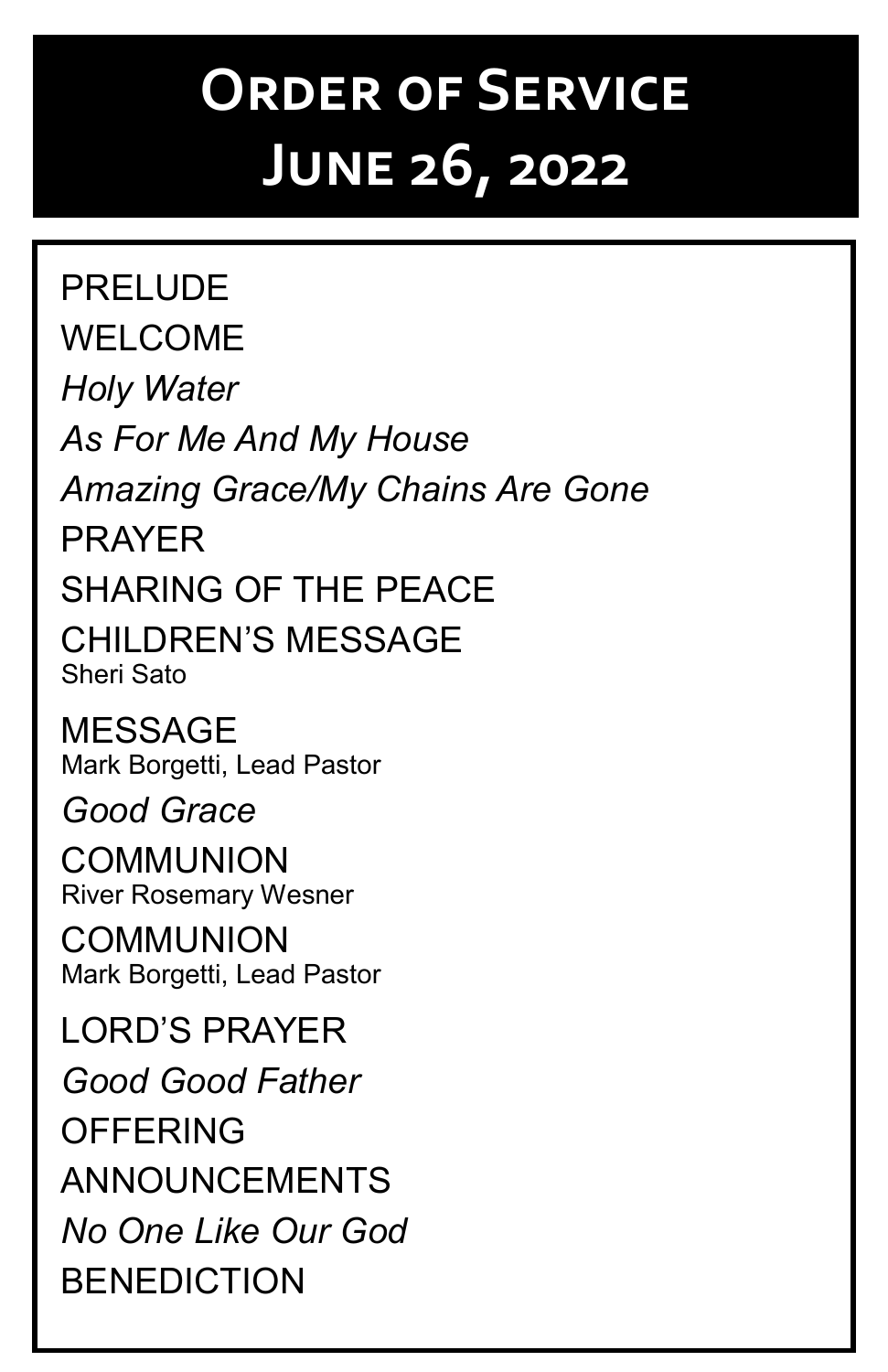## **The World's Gone Mad Week 1: Mad At Me**

**Big Idea:** This week addresses how many of us are angry at ourselves for our failures. Angry about a decision we made. Angry about a decision we did not make. Anger for the ways we responded to a situation with anger. Anger produces anger. God heals our internal conflict when we embrace grace.

## **Application & Reflection:**

1. What's a bad decision you've made in the past?

2. What emotions do you feel after making a bad decision?

3. How can you better embrace God's grace and forgiveness?

**Prayer:** Loving God, we give You thanks for Your grace and forgiveness. Help remind us when we make a bad decision that You love us despite our flaws. Guide us to embrace grace instead of anger both for ourselves and for others. Amen.